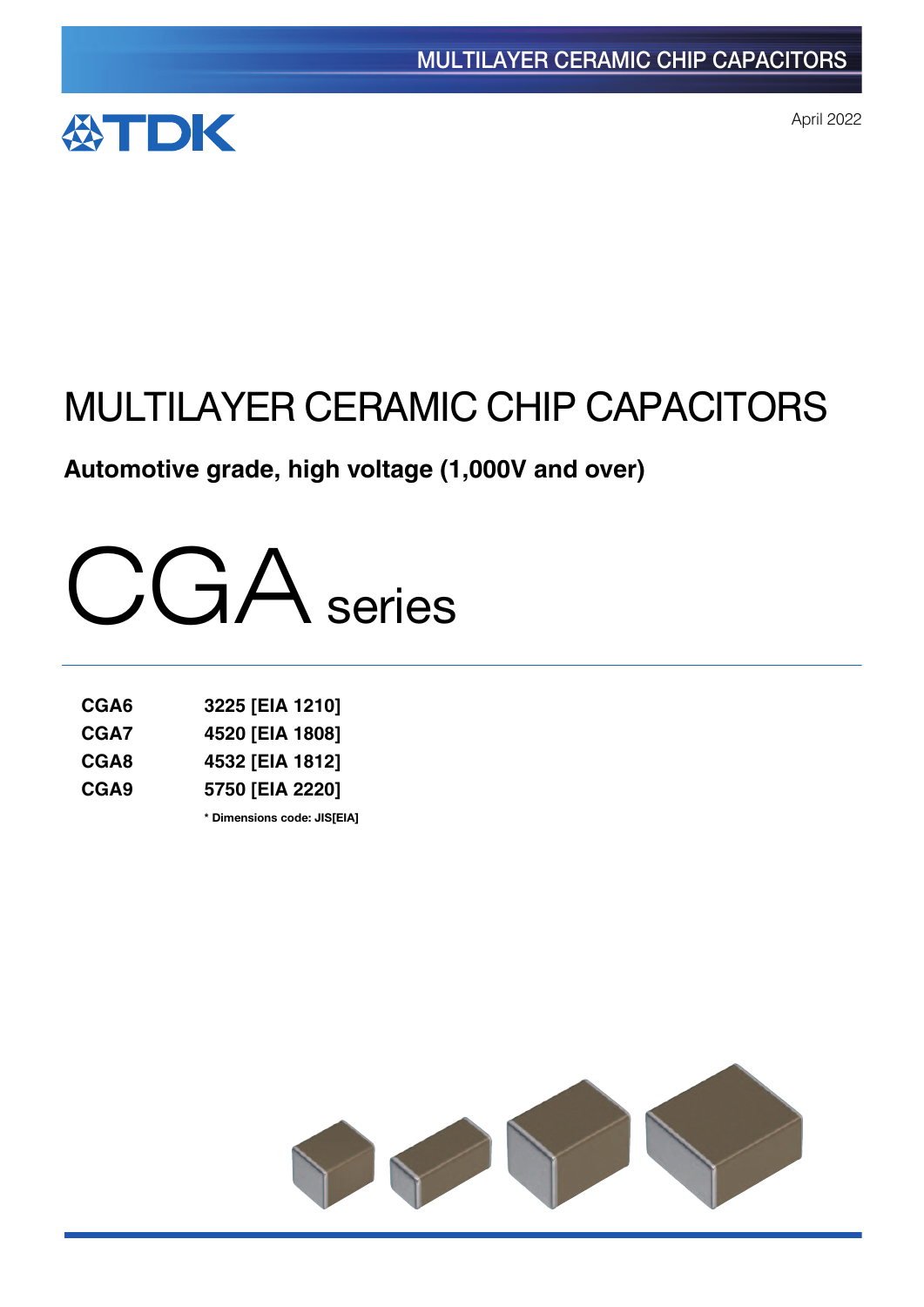# **REMINDERS FOR USING THESE PRODUCTS**

Before using these products, be sure to request the delivery specifications.

# **SAFETY REMINDERS**

Please pay sufficient attention to the warnings for safe designing when using this products.

# **A** REMINDERS

1. The products listed in this specification are intended for use in automotive applications under normal operation and usage conditions. The products are not designed or warranted to meet the requirements of the applications listed below, whose performance and/or quality requires a more stringent level of safety or reliability, or whose failure, malfunction or defect could cause serious damage to society, person or property.

Please understand that we are not responsible for any damage or liability caused by use of the products in any of the applications below or for any other use exceeding the range or conditions set forth in this specification sheet. If you intend to use the products in the applications listed below or if you have special requirements exceeding the range or conditions set forth in this specification, please contact us.

- (1) Aerospace/aviation equipment
- (2) Transportation equipment (electric trains, ships, etc.)
- (3) Medical equipment (excepting Pharmaceutical Affairs Law classification Class1,2)
- (4) Power-generation control equipment
- (5) Atomic energy-related equipment
- (6) Seabed equipment
- (7) Transportation control equipment
- (8) Public information-processing equipment
- (9) Military equipment
- (10) Electric heating apparatus, burning equipment
- (11) Disaster prevention/crime prevention equipment
- (12) Safety equipment
- (13) Other applications that are not considered general-purpose applications

When designing your equipment even for general-purpose applications, you are kindly requested to take into consideration securing protection circuit/device or providing backup circuits in your equipment.

In addition, although the products listed in this specification are intended for use in automotive applications as described above, they are not prohibited to use in general electronic equipment, whose performance and/or quality doesn't require a more stringent level of safety or reliability, or whose failure, malfunction or defect could not cause serious damage to society, person or property. Therefore, the description of this caution will be applied, when the products are used in general electronic equipment under a normal operation and usage conditions.

- 2. We may modify products or discontinue production of a product listed in this catalog without prior notification.
- 3. We provide "Delivery Specification" that explain precautions for the specifications and safety of each product listed in this catalog. We strongly recommend that you exchange these delivery specifications with customers that use one of these products.
- 4. If you plan to export a product listed in this catalog, keep in mind that it may be a restricted item according to the "Foreign Exchange and Foreign Trade Control Law". In such cases, it is necessary to acquire export permission in harmony with this law.
- 5. Any reproduction or transferring of the contents of this catalog is prohibited without prior permission from our company.
- 6. We are not responsible for problems that occur related to the intellectual property rights or other rights of our company or a third party when you use a product listed in this catalog. We do not grant license of these rights.
- 7. This catalog only applies to products purchased through our company or one of our company's official agencies. This catalog does not apply to products that are purchased through other third parties.

Notice: Effective January 2013, TDK will use a new catalog number which adds product thickness and packaging specification detail. This new catalog number should be referenced on all catalog orders going forward, and is not applicable for OEM part number orders.

Please be aware the last five digits of the catalog number will differ from the item description (internal control number) on the product label.

Contact your local TDK Sales representative for more information.

(Example)

| Catalog issued date    | Catalog number        | Item description (on delivery label) |
|------------------------|-----------------------|--------------------------------------|
| Prior to January 2013  | C1608C0G1E103J(080AA) | C1608C0G1E103JT000N                  |
| January 2013 and later | C1608C0G1E103J080AA   | C1608C0G1E103JT000N                  |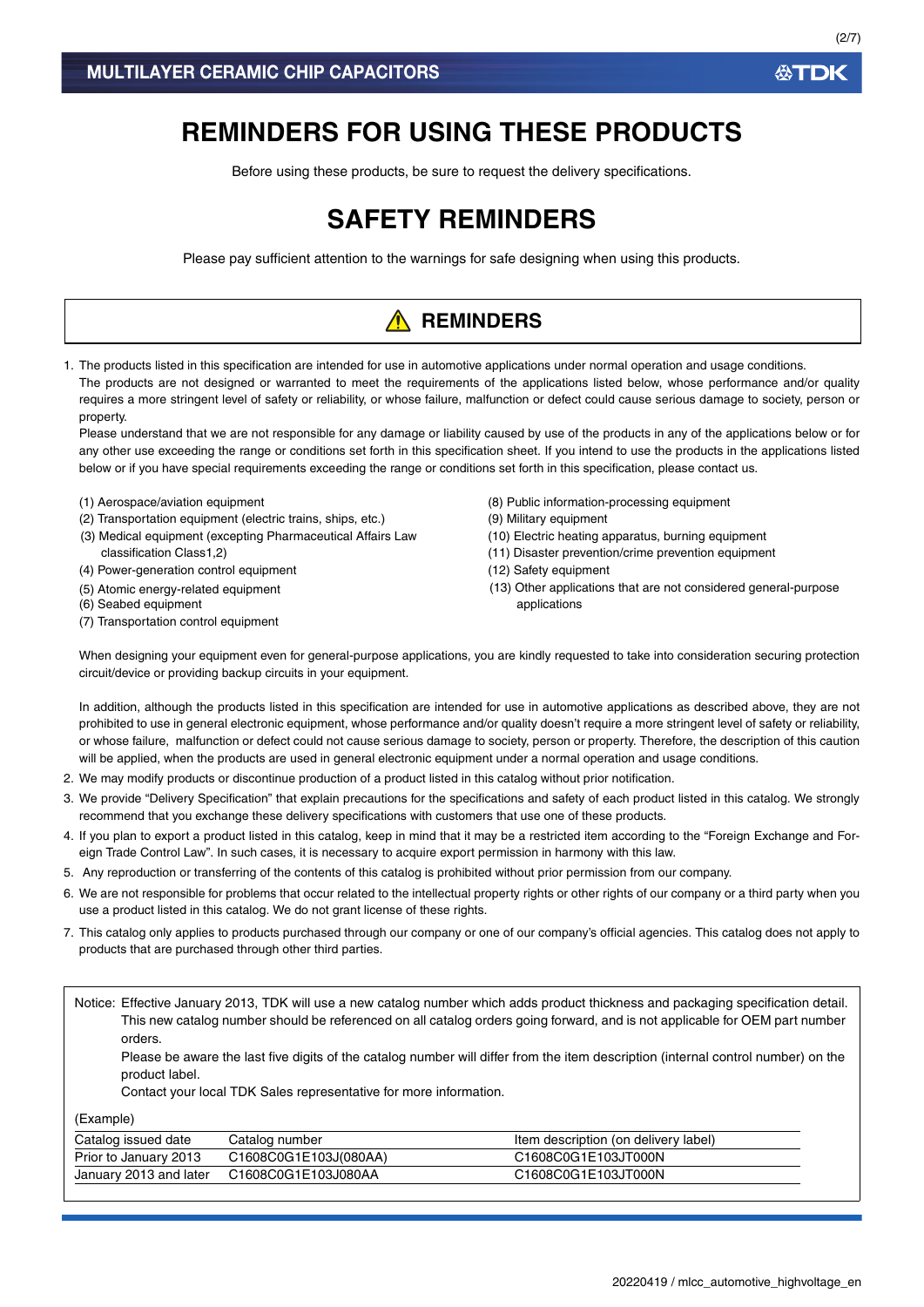## MULTILAYER CERAMIC CHIP CAPACITORS

# **CGA** series

# High voltage (1,000V and over)

Type: CGA6/3225 [EIA 1210], CGA7/4520 [EIA 1808], CGA8/4532 [EIA 1812], CGA9/5750 [EIA 2220]

### **■SERIES OVERVIEW**

High voltage CGA series, automotive grade of TDK's multilayer ceramic chip capacitor, is a product having a high withstanding voltage characteristic. The lineup is voltage rating of 1,000V to 3,000V with capacitance range up to 33nF.

### **■FEATURES**

- Voltage rating of 1,000V, 2,000V and 3,000V
- Operating temperature range: –55 to +125°C
- C0G type having excellent stable temperature and DC-bias characteristics is also available
- AEC-Q200 compliant



|   | Body length           |
|---|-----------------------|
| w | Body width            |
| т | Body height           |
| R | <b>Terminal width</b> |

### **■APPLICATIONS**

• Decoupling, snubber and resonant circuits of high voltage circuits

**REACH SVHC-Free**

RoHS SVHC-Free Free Free

**Halogen Free**

**Br Cl**

• Wireless charging units, DC-DC converter, Inverter

## **■SHAPE & DIMENSIONS ■RECOMMENDED CONDITIONS**



- It is recommended to provide a slit (about 1mm width) in the board under the components to improve washing flux.
- Please make sure to dry detergent up completely before.
- It is recommended to use low activated flux (Chlorine content: less than 0.1wt%) such rosin due to high voltage usage.
- When mounting on an aluminum substrate, it is more likely to be affected by heat stress from the substrate. Please inquire separate specification when mounted on the substrate.

|                  |                 |                 |             | Dimensions in mm |
|------------------|-----------------|-----------------|-------------|------------------|
| Type             |                 | w               |             | в                |
| CGA6             | $3.20 \pm 0.40$ | $2.50+0.30$     | $2.50+0.30$ | $0.20$ min.      |
| CGA7             | $4.50+0.40$     | $2.00+0.20$     | $2.00+0.20$ | $0.20$ min.      |
| CGA8             | $4.50+0.40$     | $3.20 \pm 0.40$ | $2.50+0.30$ | $0.20$ min.      |
| CGA <sub>9</sub> | $5.70+0.40$     | $5.00 \pm 0.40$ | $2.80+0.30$ | 0.20 min.        |

Dimensional tolerances are typical values.

A Please be sure to request delivery specifications that provide further details on the features and specifications of the products for proper and safe use. Please note that the contents may change without any prior notice due to reasons such as upgrading.

**Lead**

**Pb**

∰TDK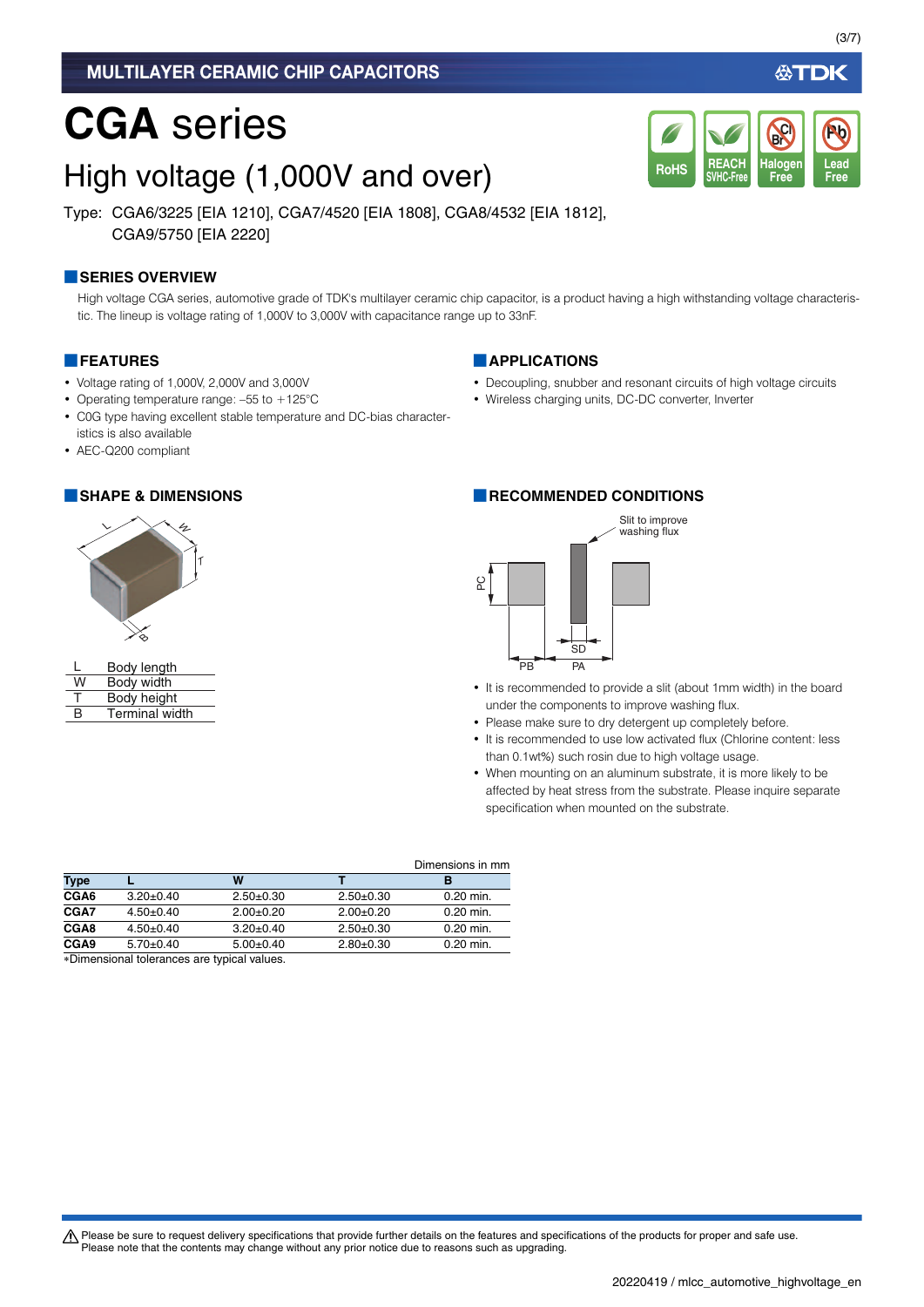(4/7)

## **■CATALOG NUMBER CONSTRUCTION**



(1) Series

## (2) Dimensions L x W (mm)

| Code | EIA  | Length | Width | <b>Terminal width</b> |
|------|------|--------|-------|-----------------------|
| 6    | 1210 | 3.20   | 2.50  | $0.20$ min.           |
|      | 1808 | 4.50   | 2.00  | $0.20$ min.           |
| 8    | 1812 | 4.50   | 3.20  | $0.20$ min.           |
| 9    | 2220 | 5.70   | 5.00  | $0.20$ min.           |

#### (3) Thickness code

| Code                    | <b>Thickness</b> |  |
|-------------------------|------------------|--|
| $rac{\overline{F}}{G}$  | $0.85$ mm        |  |
|                         | $1.10$ mm        |  |
| $\overline{\rm K}$      | 1.30 mm          |  |
| L                       | 1.60 mm          |  |
| $\overline{\mathsf{M}}$ | 2.00 mm          |  |
| Ñ                       | 2.30 mm          |  |
| $\overline{P}$          | 2.50 mm          |  |
| ō                       | 2.80 mm          |  |

#### (4) Voltage condition for life test

| Symbol | Condition       |
|--------|-----------------|
|        | $1 \times R.V.$ |

#### (5) Temperature characteristics

| Temperature<br>characteristics | Temperature coefficient<br>or capacitance change | Temperature range         |
|--------------------------------|--------------------------------------------------|---------------------------|
| C <sub>0</sub> G               | $0\pm 30$ ppm/ $\degree$ C                       | $-55$ to $+125^{\circ}$ C |
| X7R                            | ±15%                                             | $-55$ to +125°C           |

(6) Rated voltage (DC)

| Code | Voltage (DC) |
|------|--------------|
| ЗA   | 1.000V       |
| 3D   | 2.000V       |
| ЗF   | 3.000V       |

#### (7) Nominal capacitance (pF)

The capacitance is expressed in three digit codes and in units of pico Farads (pF). The first and second digits identify the first and second significant figures of the capacitance. The third digit identifies the multiplier. R designates a decimal point.

 $(Example)$ OR5 = 0.5pF  $101 = 100pF$  $225 = 2,200,000pF = 2.2pF$ 

#### (8) Capacitance tolerance

| Code | Tolerance |
|------|-----------|
| F    | ±1pF      |
| J    | ±5%       |
| ĸ    | ±10%      |
| M    | ±20%      |

### (9) Thickness

| Code | <b>Thickness</b> |  |
|------|------------------|--|
| 085  | $0.85$ mm        |  |
| 110  | $1.10$ mm        |  |
| 130  | $1.30$ mm        |  |
| 160  | 1.60 mm          |  |
| 200  | $2.00$ mm        |  |
| 230  | $2.30$ mm        |  |
| 250  | 2.50 mm          |  |
| 280  | 2.80 mm          |  |

#### (10) Packaging style

| Code | <b>Style</b>          |
|------|-----------------------|
| A    | 178mm reel, 4mm pitch |
| К    | 178mm reel, 8mm pitch |

#### (11) Special reserved code

| Code | Description       |
|------|-------------------|
| A.C  | TDK internal code |

Please be sure to request delivery specifications that provide further details on the features and specifications of the products for proper and safe use.<br>Please note that the contents may change without any prior notice d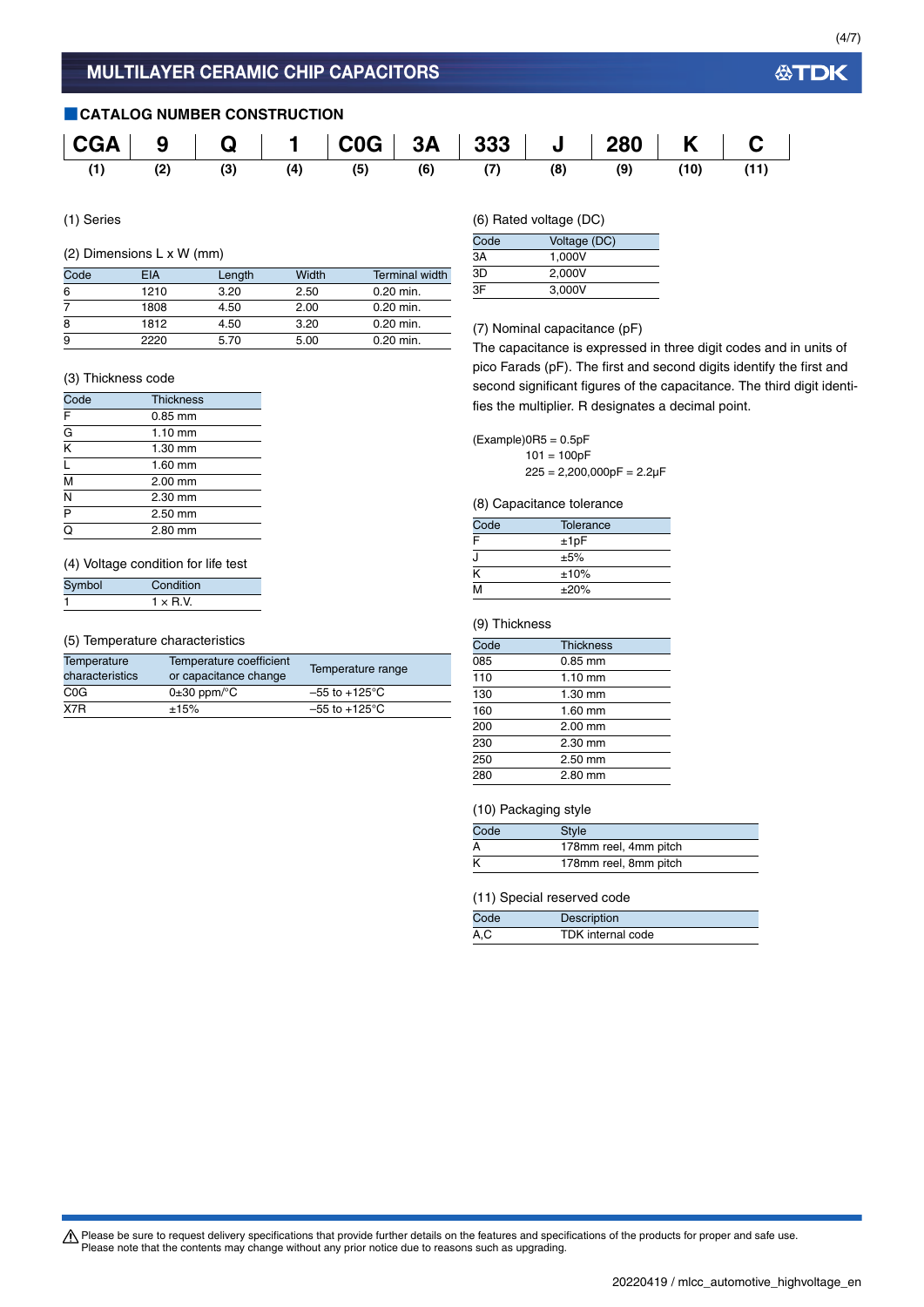Please be sure to request delivery specifications that provide further details on the features and specifications of the products for proper and safe use.<br>Please note that the contents may change without any prior notice d

**公TDK** 

# MULTILAYER CERAMIC CHIP CAPACITORS

 $\overline{\phantom{a}}$ 

# **Capacitance range chart CGA6/3225 [EIA 1210]**

┱

| Capacitance        |      | COG         |         |         |         |
|--------------------|------|-------------|---------|---------|---------|
| (pF)               | Code | 3A<br>(1kV) |         |         |         |
| 1,000              | 102  |             |         |         |         |
| 1,200              | 122  |             |         |         |         |
| 1,500              | 152  |             |         |         |         |
| 1,800              | 182  |             |         |         |         |
| 2,200              | 222  |             |         |         |         |
| 2,700              | 272  |             |         |         |         |
| 3,300              | 332  |             |         |         |         |
| 3,900              | 392  |             |         |         |         |
| 4,700              | 472  |             |         |         |         |
| 5,600              | 562  |             |         |         |         |
| 6,800              | 682  |             |         |         |         |
| 8,200              | 822  |             |         |         |         |
| 10,000             | 103  |             |         |         |         |
| 12,000             | 123  |             |         |         |         |
| 15,000             | 153  |             |         |         |         |
| 18,000             | 183  |             |         |         |         |
| 22,000             | 223  |             |         |         |         |
| Standard thickness |      |             | 2.00 mm | 2.30 mm | 2.50 mm |

■ For details such as the catalog numbers, please refer to the capacitance range table on page 7.

# **Capacitance range chart CGA7/4520 [EIA 1808]**



■ For details such as the catalog numbers, please refer to the capacitance range table on page 7.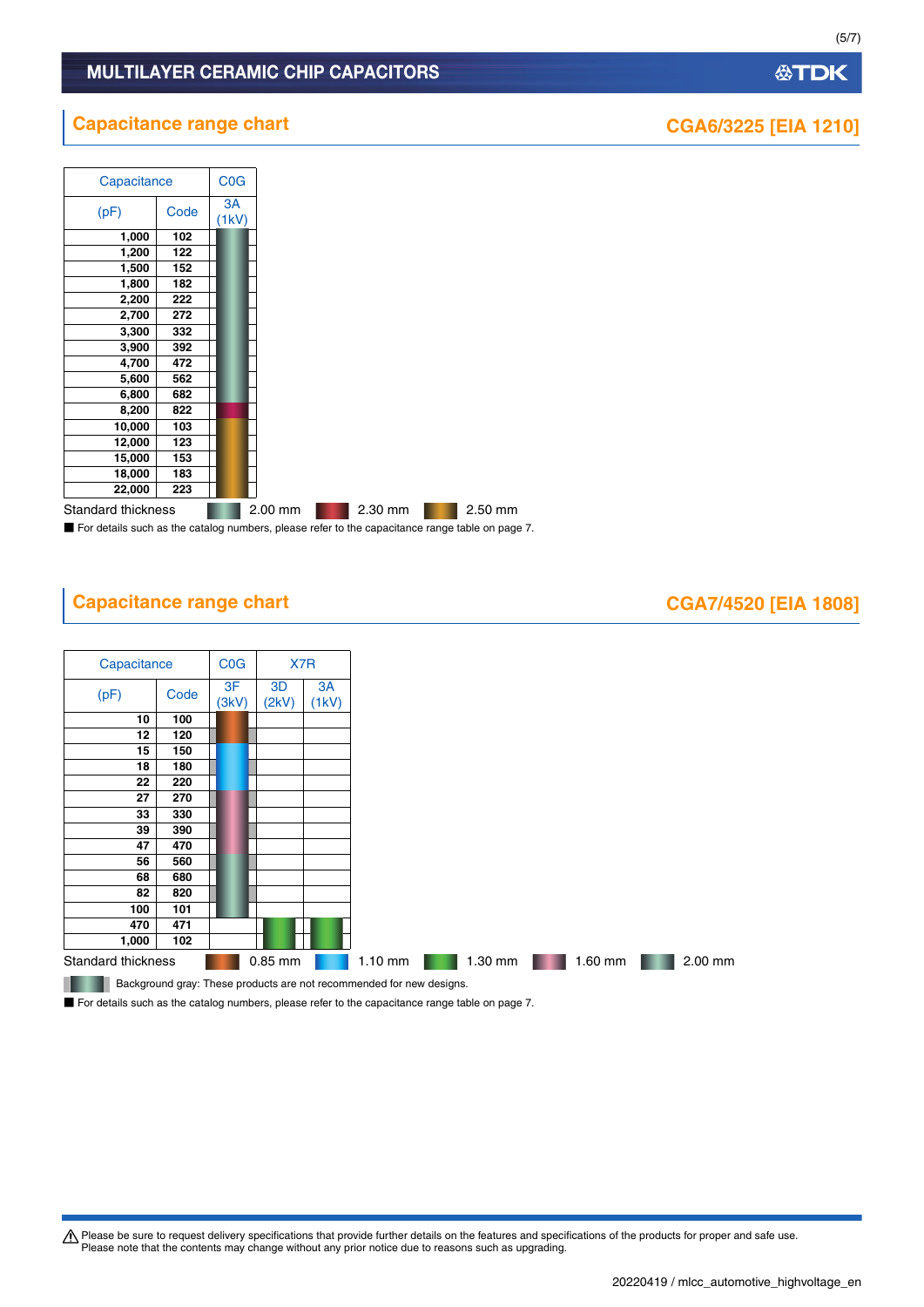## MULTILAYER CERAMIC CHIP CAPACITORS

## **公TDK**

# **Capacitance range chart CGA8/4532 [EIA 1812]**



■ For details such as the catalog numbers, please refer to the capacitance range table on page 7.

# **Capacitance range chart CASE 100 CGA9/5750 [EIA 2220]**

| Capacitance | <b>C<sub>O</sub></b> G |  |
|-------------|------------------------|--|
| (pF)        | 3A<br>H                |  |
| 10,000      | 103                    |  |
| 12,000      | 123                    |  |
| 15,000      | 153                    |  |
| 18,000      | 183                    |  |
| 22,000      | 223                    |  |
| 27,000      | 273                    |  |
| 33,000      | 333                    |  |

Standard thickness **2.80 mm** 

**Background gray: These products are not recommended for new designs.** 

■ For details such as the catalog numbers, please refer to the capacitance range table on page 7.

Please be sure to request delivery specifications that provide further details on the features and specifications of the products for proper and safe use.<br>Please note that the contents may change without any prior notice d